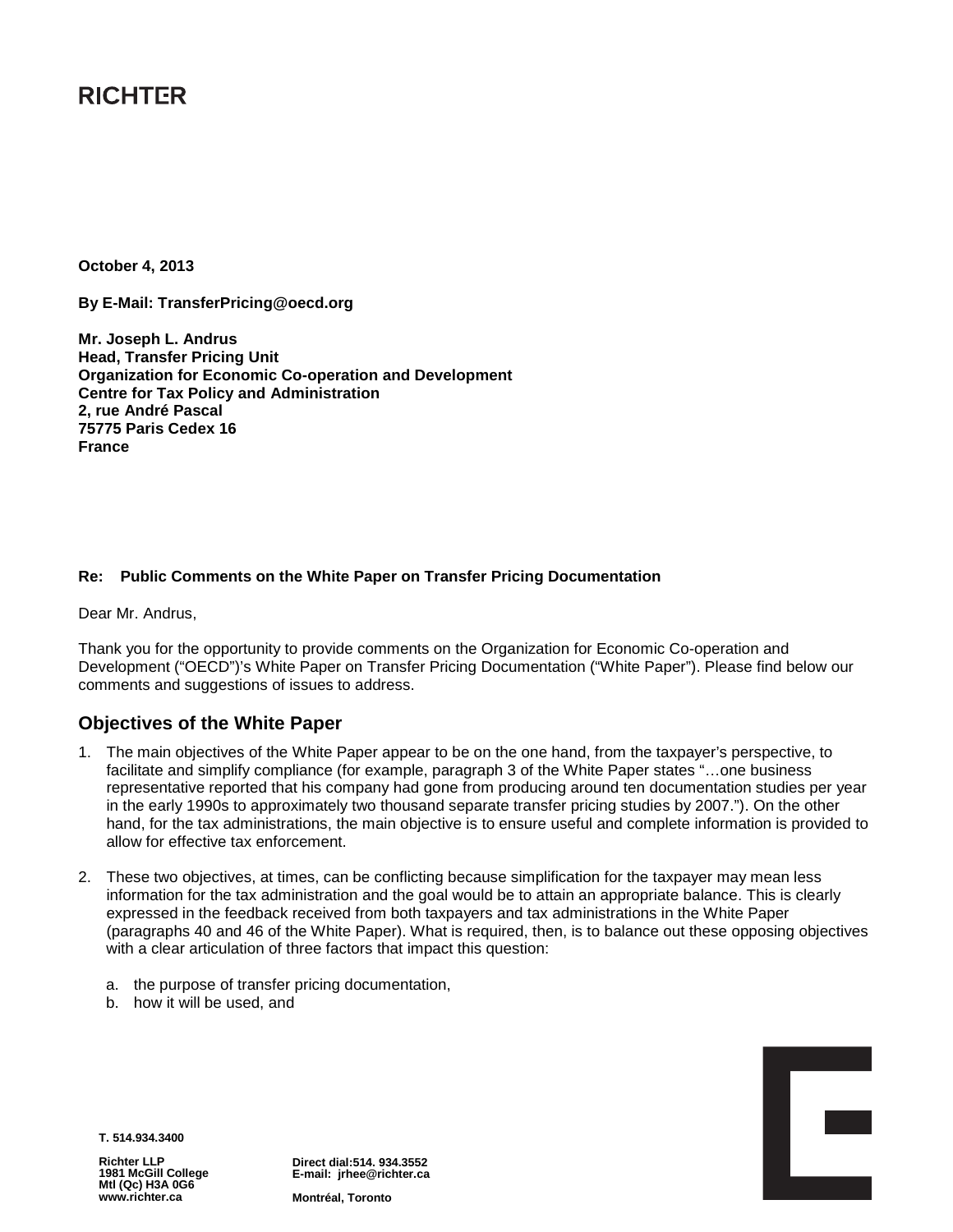c. the purpose and role of any standardized documentation requirements versus domestically legislated requirements.

# **The Purpose for and Use of Transfer Pricing Documentation**

- 3. The White Paper outlines the first and second factors very well in paragraphs 45 to 62. The main purpose for transfer pricing documentation is to develop a "culture of mindful compliance" in taxpayers. In other words, to ensure taxpayers thoughtfully and purposefully develop transfer pricing models that respect the arm's length standard<sup>[1](#page-1-0)</sup>. Moreover, preparation of transfer pricing documentation provides taxpayers with the opportunity to explain and support their position contemporaneously.
- 4. For tax administrations, however, it is unclear whether the purpose of transfer pricing documentation is for documentation to be used as a risk assessment tool or for purposes of carrying out a transfer pricing audit. Presumably the objective varies from one tax administration to another and there is no general agreement on the extent of the use of transfer pricing documentation.
- 5. Moreover, it is our experience that tax administrations will want to err on the side of caution and will ask for more rather than less information lest they be restricted afterwards. This is a main reason why we believe that standardized documentation will likely not be successfully legislated among many countries because tax administrations will want to ensure that they have the flexibility to demand additional information as the need arises.

#### **The Purpose and Role of Standardized Documentation**

- 6. This brings us to the last factor, which is the purpose of developing standardized documentation. As the White Paper points out, various organizations or groups have attempted to provide standardized guidelines, from the Pacific Association of Tax Administrators ("PATA") to the Code of Conduct on Transfer Pricing Documentation for Associated Enterprises in the European Union ("EUTPD") to the International Chamber of Commerce ("ICC"). All have had marginal success in gaining taxpayer participation to these guidelines, which speaks to the difficulties and the perceived compliance burden in following the EUTPD or PATA guidelines. Part of the problem, as in the case of PATA, is that typically, standardized documentation is a product of consensus rather than compromise of the tax authorities and as such, documentation requirements are far too exhaustive and therefore present an onerous burden to the taxpayer.
- 7. The two-tiered approach to transfer pricing documentation provided in the White Paper would lead to a similar outcome as PATA due to the comprehensive information that is required. This will create a heavier burden on taxpayers and unless there is some materiality threshold, it will likely cause serious hardship especially to

<span id="page-1-0"></span><sup>1</sup> A purpose of promoting a culture of mindful compliance is based on a belief that there is a willingness by most taxpayers to comply with the arm's length standard in establishing transfer pricing policies, while a purpose that has, as its primary aim, to avoid penalties or to identify "high-risk" transactions may be seen to be based on an assumption that a multinational enterprise ("MNE")'s transfer pricing policies are motivated by tax avoidance objectives. We have seen a trend in the OECD Transfer Pricing Guidelines for Multinational Enterprises and Tax Administration ("OECD Guidelines") to move toward anti-avoidance motivated guidelines and we believe that this not the right direction for the OECD Guidelines to be taking. We believe that OECD Guidelines ought to provide neutral guidance on the application of the arm's length standard without being influenced by a biased belief that MNEs use transfer pricing as a tax avoidance tool. We believe anti-avoidance measures should rest within the purview of domestic tax legislation of each country and should not be a pervasive overtone in the OECD Guidelines.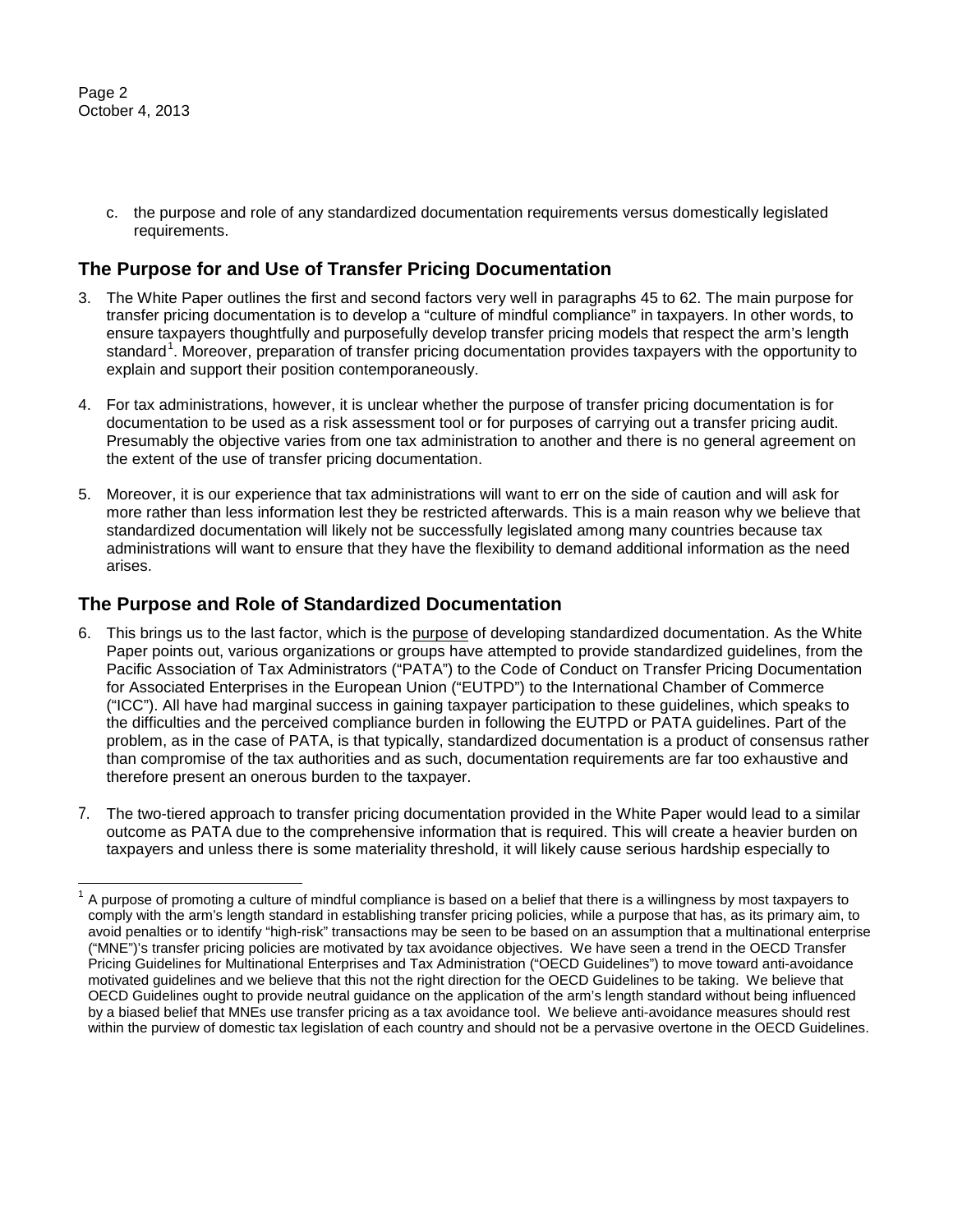Page 3 October 4, 2013

> smaller MNEs<sup>[2](#page-2-0)</sup>. We believe a major factor of non-compliance is attributable to the perceived costs and burden of compliance. Therefore if one objective is to ensure greater compliance with documentation requirements, then the requirements must be reasonable.

- 8. What would be recommended instead is a guideline of best practices and recommendations that can be used by tax administrations in administering and implementing their own transfer pricing documentation requirements. The documentation guidelines would include the existing general business and industry overview, value drivers of the business and functional and economic analysis, with the objective of creating a culture of "mindful compliance" by the taxpayers. This should be the starting point for both taxpayers and tax administrations to assess transfer pricing practices. The extent and nature of additional information should be left up to the discretion of each tax administration while conducting a transfer pricing examination and based on the facts of each situation.
- 9. The guideline can also provide best practices for effective transfer pricing risk assessment, whether questionnaires or forms to be filed with annual tax returns. We believe the objective of effective transfer pricing risk assessment for tax administrations is best achieved through other means such as questionnaires or forms filed with the annual tax returns, rather than through contemporaneous documentation.

# **A Proposed Framework of Transfer Pricing Documentation Guidance**

- 10. We recommend that the OECD focus on outlining guidelines regarding transfer pricing documentation requirements as part of the OECD Guidelines. We submit that publishing model legislation, as currently suggested<sup>[3](#page-2-1)</sup>, would not provide additional value to independent countries, particularly since the acceptance and the application is at the discretion of each independent country.
- 11. It is in this context that we propose the following framework for transfer pricing documentation best practices.
	- a) Purpose of contemporaneous documentation
		- The framework should include the purpose of contemporaneous documentation from both the taxpayer's perspective, all well as the tax administration's perspective, as discussed in greater detail above.
	- b) Information to include in transfer pricing documentation
		- General business and company overview (including overall MNE group structure)
		- Overview of the industry in which the MNE operates (including key value drivers and market conditions)
		- Overall transfer pricing model (by business line, if applicable)
		- Description of specific intercompany transactions (for the relevant jurisdictions)
		- Legal Agreements in support of the intercompany transactions

<span id="page-2-0"></span> $2$  This is particularly evident in the case of small and medium enterprises ("SME") for whom compliance with transfer pricing legislation has proven to be extremely burdensome, placing an undue hardship on this group of taxpayers. The proposed twotiered system would require SMEs to maintain two separate sets of documentation, imposing an additional compliance burden for which they do not have the adequate resources.  $3$  White Paper, paragraph 83

<span id="page-2-1"></span>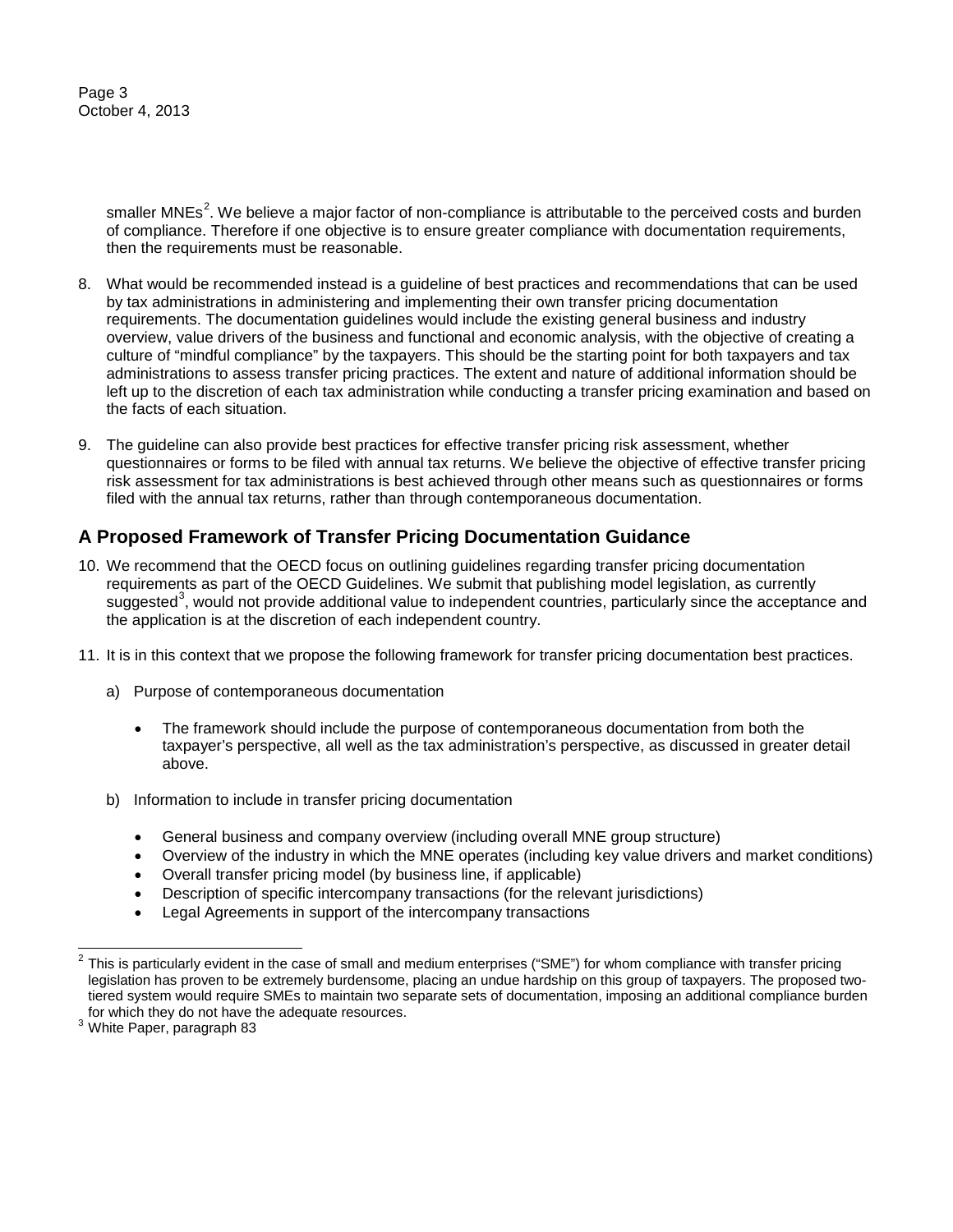Page 4 October 4, 2013

- Functional analysis supporting the transfer pricing model
- Description of the transfer pricing policy
- Economic analysis to support intercompany pricing
- c) Materiality
	- Materiality standards should be considered in the context of transfer pricing compliance and should act as guides in determining which transactions require documentation, as well as the level of detail required for disclosure.
	- Guidance should be established, indicating how materiality guidelines would be determined.
	- Materiality thresholds will thus meet the objective of simplifying compliance, while allowing for tax administrators to perform risk assessment procedures.<sup>[4](#page-3-0)</sup> These standards will not preclude taxpayers from complying with transfer pricing rules and regulations but will reduce the resources required for compliance.
- d) Timing of preparation and/or submission of documentation
	- The OECD Guidelines should present the factors to be considered in determining what information (including transfer pricing documentation) should be submitted with annual tax returns or only upon an examination. Such determination would consider what information should necessarily be provided to tax authorities to perform risk assessment procedures, while not placing undue compliance burden on taxpayers.<sup>[5](#page-3-1)</sup>
- e) Additional information that can be requested upon examination
	- In the course of an examination or audit, tax administrators may request additional information to validate a taxpayer's transfer pricing documentation. $^{\rm 6}$  $^{\rm 6}$  $^{\rm 6}$
	- However, taxpayers should not be required to produce additional information or analysis that is not already produced in the course of the normal business operations or that substantiates an alternative transfer pricing model as this would place an undue burden on taxpayers.

<span id="page-3-0"></span>Materiality standards exist in some transfer pricing aspects. For example, in Canada, taxpayers must file a prescribed form ("Form T106") for each taxation year in respect of non-arm's length transactions with non-residents if the total reportable transactions with all non-residents exceed CAD \$1,000,000.

<span id="page-3-1"></span> $5$  To this point, we again refer to Canadian tax legislation and Form T106, which requires taxpayers to provide, amongst other information, the amounts of the intercompany transactions, the transfer pricing methodology and a representation that<br>contemporaneous documentation has been prepared.

<span id="page-3-2"></span><sup>&</sup>lt;sup>6</sup> To the extent that additional information is required, other risk assessment tools exist (discussed in greater detail in the Draft Handbook on Transfer Pricing Risk Assessment, published by the OECD on April 30, 2013). One tool that may be considered for risk assessment is a questionnaire, which may identify types of transactions or events that could signal higher risk (e.g. restructuring, royalties to related parties, and transactions with no tax jurisdictions).